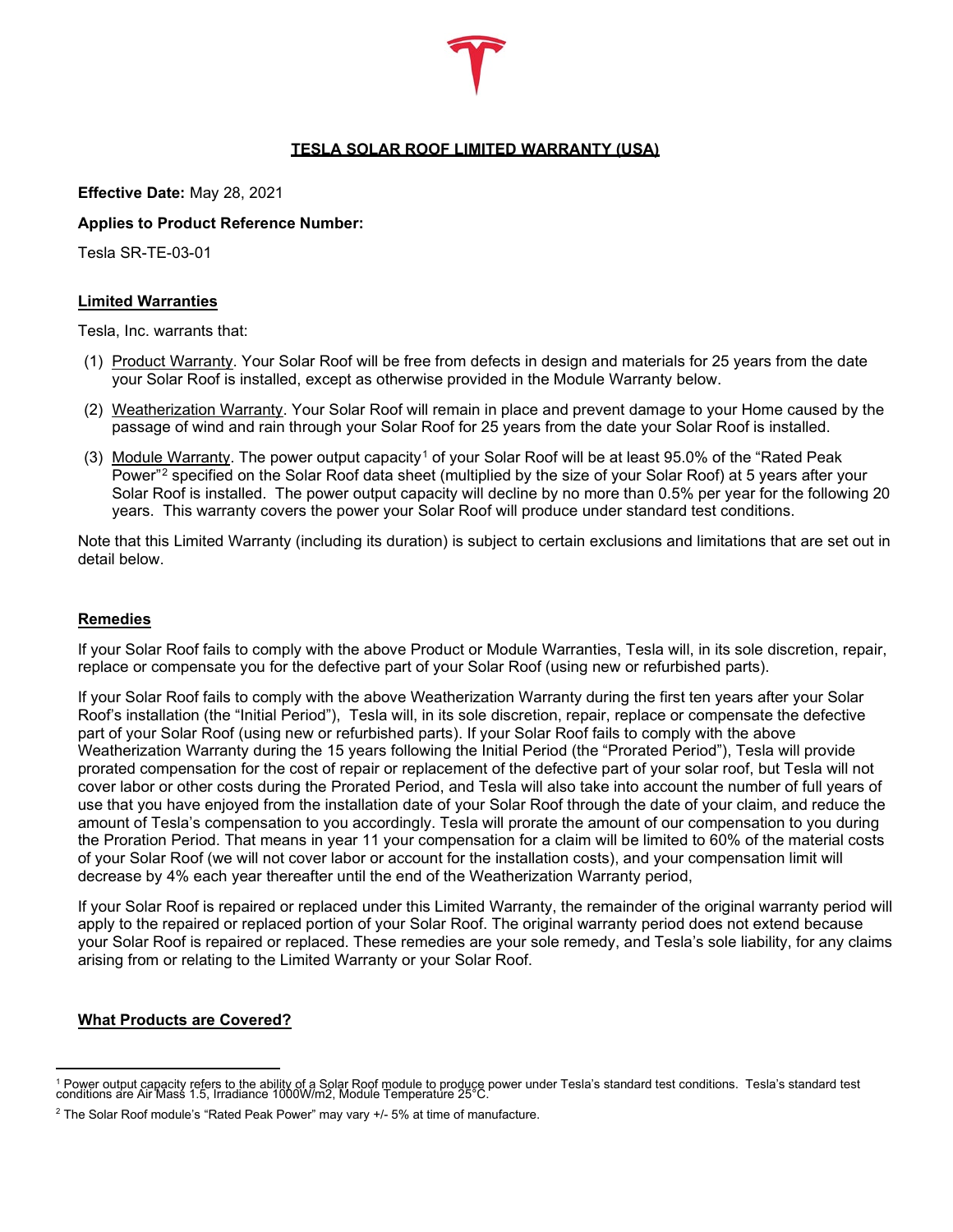

This Limited Warranty applies to any Tesla Solar Roof that (1) was purchased from Tesla in the United States of America; (2) has one of the product reference numbers mentioned above; and (3) is installed in the United States of America.

This Limited Warranty does not cover (i) the workmanship of the installer of your Solar Roof; (ii) materials and equipment supplied by your installer and not Tesla (which may include, for example, a roof underlayment); or (iii) power level electronics (meaning as applicable, the inverter, rapid shut-down device and mid-circuit interrupters). Your power level electronics may be manufactured by Tesla, in which case they are covered by our separate Tesla Solar Inverter and Solar Shutdown Device Limited Warranty. If they are not manufactured by Tesla, they will come with at least a 10-year warranty from their manufacturer.

If you experience any issues with your power level electronics during the above-referenced warranty periods, please contact Tesla Customer Service so we can assist, including helping you make a warranty claim to the manufacturer (if applicable). When you need to replace any of your power level electronics after their warrantied life, please contact Tesla Customer Service and we will help you obtain and install the applicable replacement power level electronic component, at your cost.

# **Who Can Make a Claim?**

Limited Warranty claims can be made by or on behalf of the end user who acquired the Solar Roof for installation on his or her Home, or any subsequent owner of the Home who provides proof of ownership of the Home.

**Agreement to Arbitrate.** Please carefully read this provision, which applies to any dispute between you and Tesla, Inc. and its affiliates (together "Tesla").

If you have a concern or dispute, please send a written notice describing it and your desired resolution to [resolutions@tesla.com.](mailto:energyresolutions@tesla.com)

If not resolved within 60 days, you agree that any dispute arising out of or relating to any aspect of the relationship between you and Tesla will not be decided by a judge or jury but instead by a single arbitrator in an arbitration administered by the American Arbitration Association (AAA) under its Consumer Arbitration Rules. This includes claims arising before this Agreement, such as claims related to statements about our products.

We will pay all AAA fees for any arbitration, which will be held in the city or county of your residence. To learn more about the Rules and how to begin an arbitration, you may call any AAA office or go to [www.adr.org.](http://www.adr.org/)

The arbitrator may only resolve disputes between you and Tesla, and may not consolidate claims without the consent of all parties. The arbitrator cannot hear class or representative claims or requests for relief on behalf of others purchasing or leasing Tesla products. In other words, you and Tesla may bring claims against the other only in your or its individual capacity and not as a plaintiff or class member in any class or representative action. If a court or arbitrator decides that any part of this agreement to arbitrate cannot be enforced as to a particular claim for relief or remedy (such as injunctive or declaratory relief), then that claim or remedy (and only that claim or remedy) shall be severed and must be brought in court and any other claims must be arbitrated.

If you prefer, you may instead take an individual dispute to small claims court.

You may opt out of arbitration within 30 days after signing this Agreement by sending a letter to: Tesla, Inc.; P.O. Box 15430; Fremont, CA 94539-7970, stating your name, product and intent to opt out of the arbitration provision. If you do not opt out, this agreement to arbitrate overrides any different arbitration agreement between us, including any arbitration agreement in a lease or finance contract.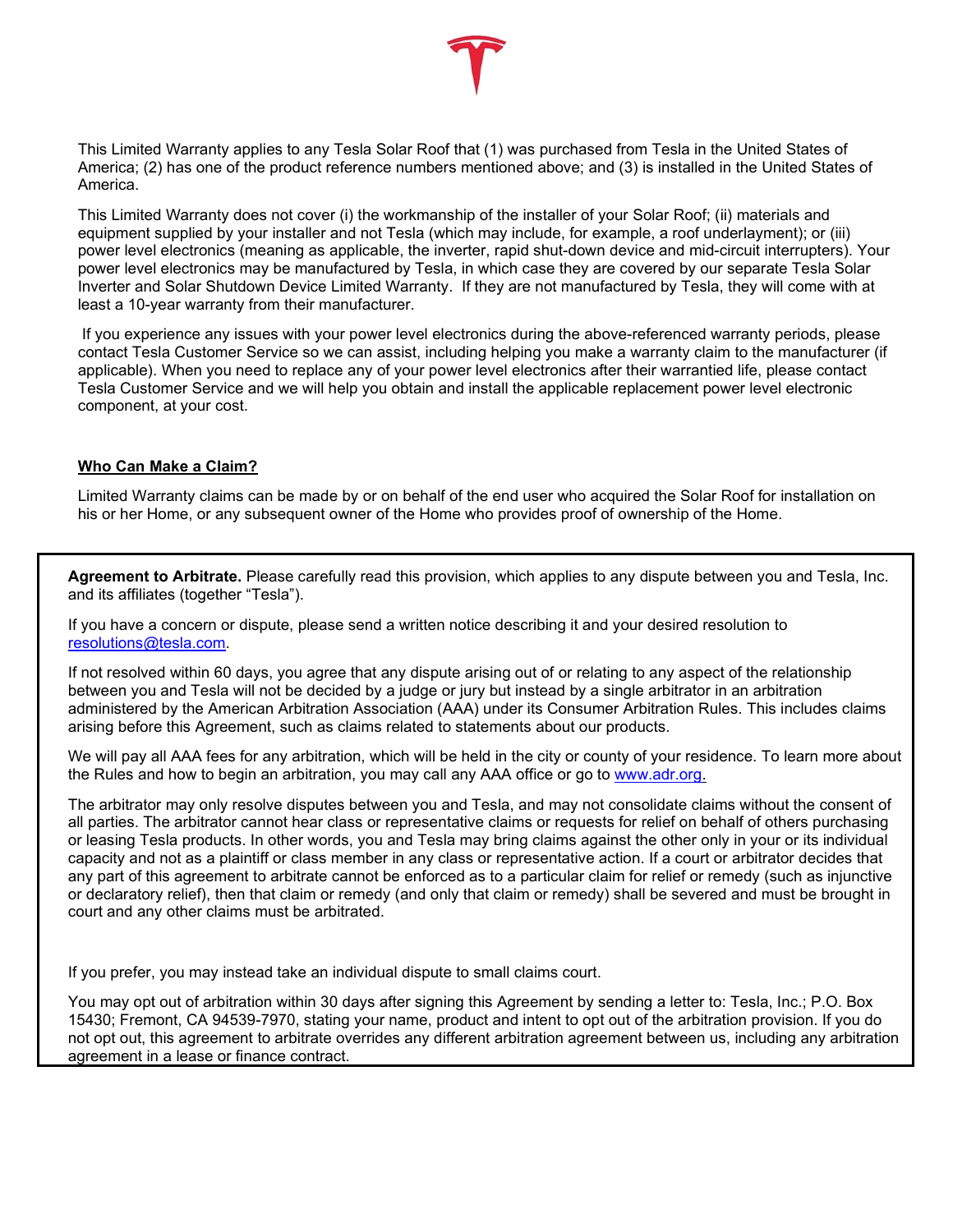

#### **Maintenance and Operation**

Tesla will provide you with an initial copy of the Solar Roof Owner's Manual, and may provide updated versions of such manual, including by publication on Tesla's website (collectively, the "Owner's Manual"). The Owner's Manual provides you with Solar Roof operation and maintenance instructions, answers to frequently asked questions, troubleshooting tips and service information. You must maintain and operate the Solar Roof in accordance with the instructions in the Owner's Manual.

The Solar Roof requires routine maintenance that is not covered by this Limited Warranty. This required maintenance is set out in the Owner's Manual. Routine maintenance must be performed in compliance with the requirements set out in the Owner's Manual.

The solar array electrical components in your Solar Roof have a 25-year operating life. If you operate the power producing parts of your Solar Roof after the period of the Module Warranty, you assume all the risk and liability of that operation.

If you think there is a problem with your Solar Roof, you may call us. As a first step we will review historical energy production data from your system to remotely diagnose and resolve any problems. If we determine that there is a problem but we cannot diagnose the specific problem remotely, we will send a qualified Solar Roof professional to your Home. If repairs are needed and covered by this Limited Warranty, you will not be charged for the repairs. If repairs are not covered by this Limited Warranty, we will charge you our then-current site visit fee plus the cost for any work you authorize us to do.

#### **Limitations and Disclaimer**

**THIS LIMITED WARRANTY IS THE ONLY EXPRESS WARRANTY MADE IN CONNECTION WITH YOUR SOLAR ROOF. Any other warranties, remedies and conditions, whether oral, written, statutory, express or implied (including any warranties of merchantability and fitness for purpose, and any warranties against latent or hidden defects) are expressly disclaimed. If such warranties cannot be disclaimed, Tesla limits the duration of and remedies for such warranties to the durations and remedies described in this Limited Warranty. This Limited Warranty does not warrant any specific electrical performance of your Solar Roof other than that described in the Module Warranty.**

# **Relationship with Applicable Law**

This Limited Warranty gives you specific rights, and you may also have other rights which vary from state to state. For example, some states do not allow limitations on how long an implied warranty lasts, meaning the limitations in the "Limitations and Disclaimer" section above may not apply to you. The terms of this Limited Warranty will apply to the extent permitted by applicable law. For a full description of your legal rights you should refer to the laws applicable in your jurisdiction.

#### **General Exclusions**

This Limited Warranty does not apply to any breach of this Limited Warranty directly or indirectly caused by or resulting from any of the following: (i) abuse, misuse or negligence, (ii) accidents or other events beyond Tesla's (or its affiliates', subcontractors' or representatives') reasonable control, including but not limited to lightning, flood, earthquake, fire, wind events with a gust velocity greater than 139 miles per hour, hail, corrosion if the installation is within 1500 feet of salt water, salt spray, or salt fog, and other extreme weather events; (iii) failure to operate or maintain your Solar Roof in accordance with the Owner's Manual; (iv) removal or reinstallation of your Solar Roof at a location other than the original installation location; (v) strikes by balls or other objects, dirt, dust, bird excrement, animals, insects, foliage or algae growth; (vi) water entering around a fitting, accessory or other material not supplied by Tesla; (vii) any material or equipment not supplied by Tesla that the Solar Roof may be connected to; or (viii)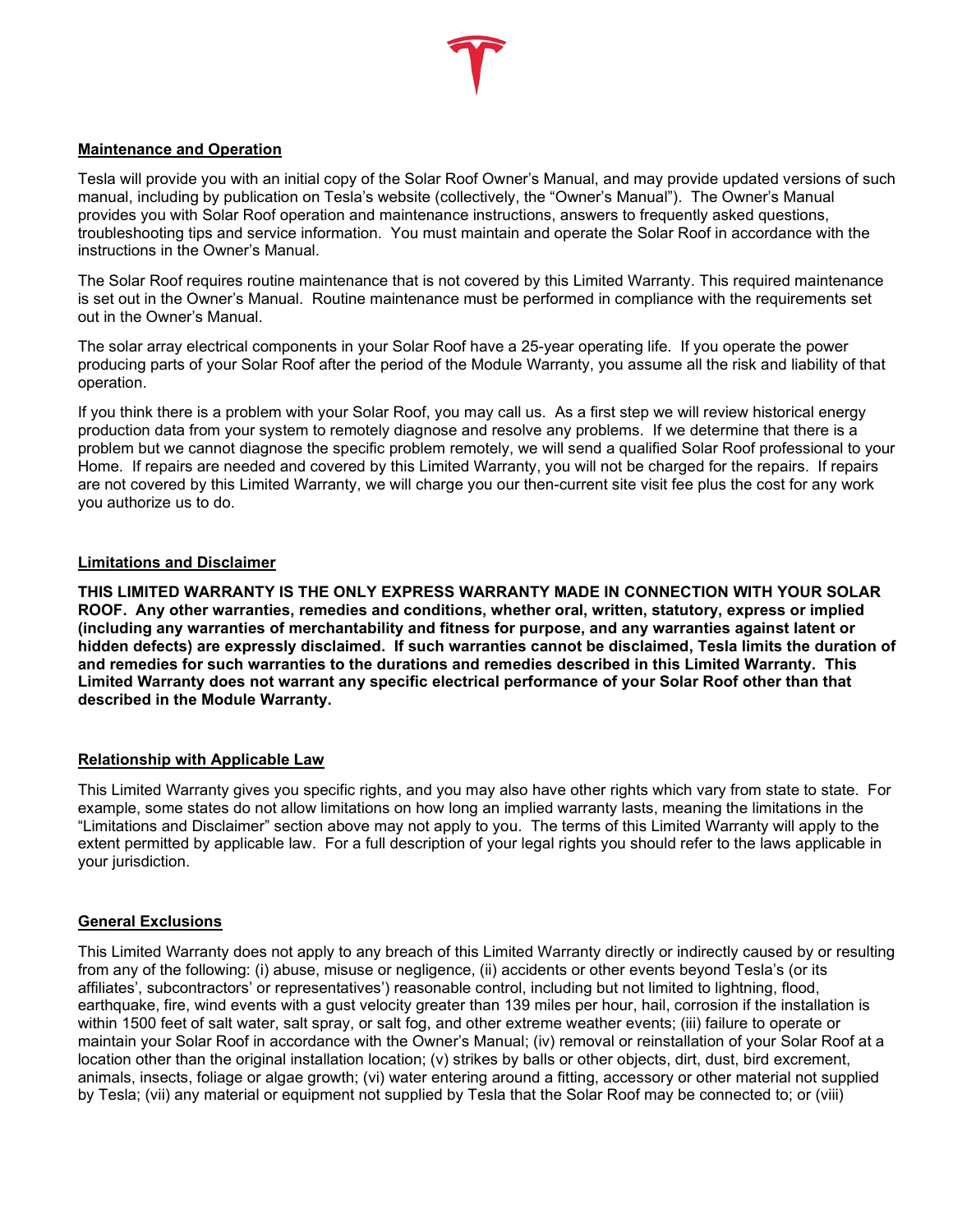

In addition, this Limited Warranty does not cover (a) conditions at your Home not caused by our breach of this Limited Warranty, including, but not limited to, unpermitted conditions, improper electrical wiring, defects in the roof structure that cause it to sag over time, chimney or exhaust vent heights that are reduced by your Solar Roof, cracked or crumbling masonry, or inadequate attic ventilation; (b) normal wear and tear or deterioration, or superficial defects, dents or marks that do not impact the performance or functionality/integrity of your Solar Roof; (c) damage or deterioration that occurs after the expiration or voiding of all or part of the Limited Warranty; or (d) theft or vandalism of your Solar Roof or any of its components.

Finally, please note that the color of replacement Solar Roof tiles may vary from the originals due to normal weathering, changes in our Solar Roof, or other causes.

#### **Modifications and Waivers**

No person or entity, including a Tesla employee or authorized representative, may modify or waive any part of this Limited Warranty, or make any additional promises to you about the Solar Roof that are not in this Limited Warranty. Tesla may occasionally offer to pay some or all of the cost of certain repairs that are not covered by this Limited Warranty, either for specific Solar Roof models or on an ad hoc, case-by-case basis. Tesla reserves the right to do so without incurring any obligation to make a similar payment to other Solar Roof owners.

#### **Limitation of Liability**

**TESLA IS NOT LIABLE FOR ANY CONSEQUENTIAL, INCIDENTAL, INDIRECT, SPECIAL, EXEMPLARY OR PUNITIVE DAMAGES ARISING OUT OF OR RELATED TO THIS LIMITED WARRANTY, REGARDLESS OF THE FORM OF ACTION AND REGARDLESS OF WHETHER TESLA HAS BEEN INFORMED OF, OR OTHERWISE MIGHT HAVE ANTICIPATED, THE POSSIBILITY OF SUCH DAMAGES. TESLA IS NOT LIABLE FOR ANY CONSEQUENTIAL, INCIDENTAL, INDIRECT, SPECIAL, EXEMPLARY, PUNITIVE, OR OTHER DAMAGES OF ANY KIND RELATING TO ANY DAMAGE TO YOUR HOME OR TO YOUR HOME'S CONTENTS WHETHER FOR BREACH OF THIS LIMITED WARRANTY, NEGLIGENCE, STRICT LIABILITY OR OTHER CLAIMS DERIVED IN TORT OR FOR ANY OTHER CAUSE. TESLA'S AGGREGATE LIABILITY ARISING OUT OF ALL CLAIMS MADE UNDER THIS LIMITED WARRANTY AND (IF APPLICABLE) ALL CLAIMS MADE UNDER ANY AGREEEMENT WITH TESLA FOR THE PURCHASE AND INSTALLATION OF YOUR SOLAR ROOF, WILL NOT EXCEED THE AMOUNT YOU PAID FOR YOUR SOLAR ROOF.**

**SOME STATES DO NOT ALLOW, OR RESTRICT, THE EXCLUSION OR LIMITATION OF DAMAGES, INCLUDING INCIDENTAL OR CONSEQUENTIAL DAMAGES, SO THE ABOVE LIMITATION OR EXCLUSION MAY NOT APPLY TO YOU, OR MAY ONLY APPLY TO A LIMITED EXTENT.**

#### **Governing Law**

All matters arising under or relating to this Limited Warranty shall be governed by the internal substantive laws of the state where your Solar Roof is installed, except to the extent inconsistent with or pre-empted by federal law and without regard to the state's choice of law rules. The application of the United Nations Convention on Contracts for the International Sale of Goods is expressly excluded.

# **Claims Process**